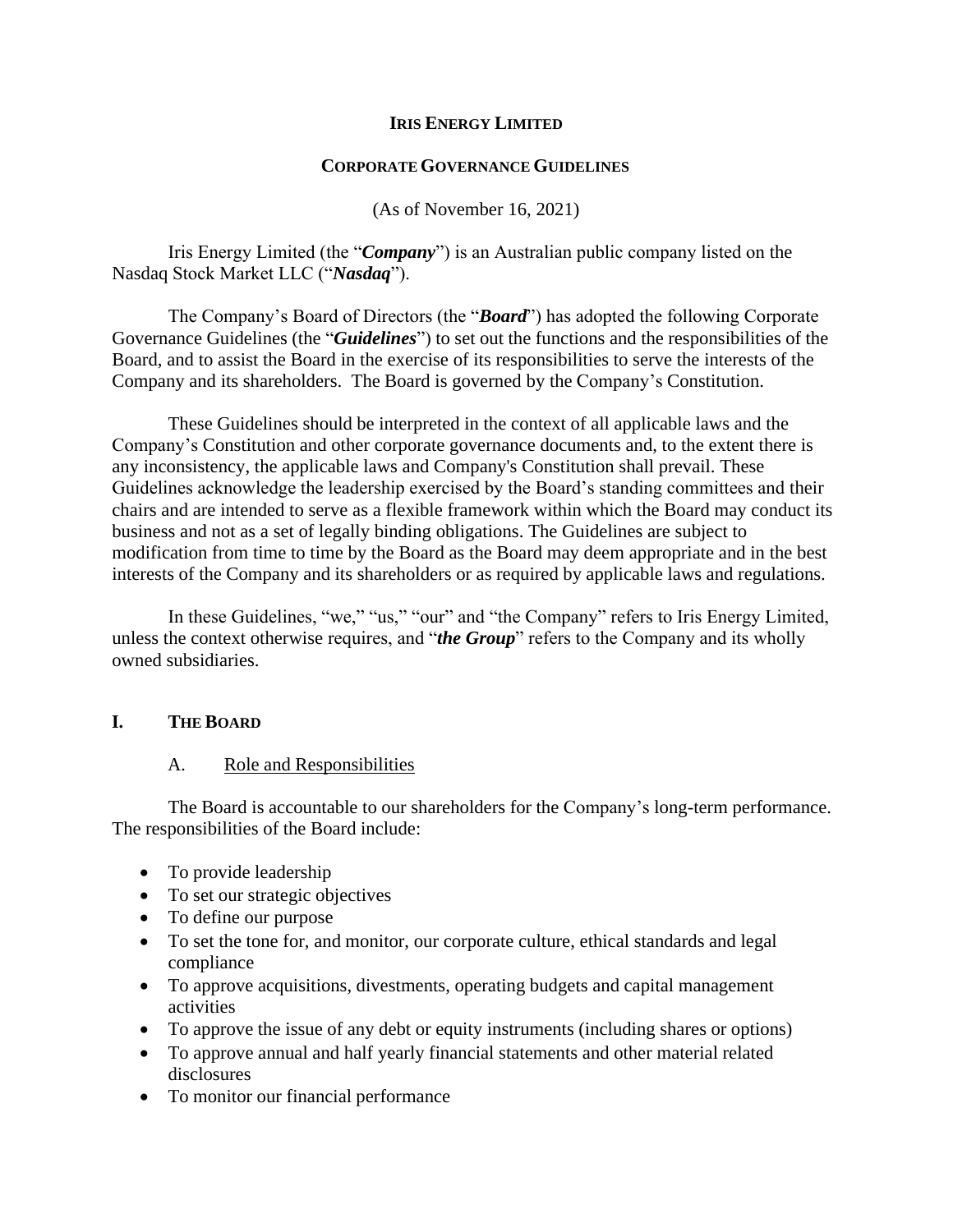- To have input into and final approval of the annual operating budget
- To identify and monitor our business risks and oversee how they are managed
- To oversee the process for establishing a risk management framework in respect of our material business and operational risks (both financial and non-financial) and to approve any risk management policy
- To set the risk appetite within which the Board expects our management to operate
- To oversee corporate governance and regulatory compliance
- To ensure our remuneration policies are aligned with our purpose, strategic objectives and risk appetite statement
- To ensure an appropriate framework exists for relevant information to be reported by management to the Board
- To approve and regularly review key policies governing the operations of the Company and monitor the effectiveness of our governance practices

In support of the above, the Board (directly or indirectly via its committees) will:

- Appoint, review the performance of and when necessary replace, the Chair, the CEO(s), the President, the Chief Financial Officer, and the General Counsel and Company Secretary.
- Oversee management's performance including in its implementation of our strategic objectives
- Monitor the integrity of the accounting and corporate reporting systems used for our financial reporting, the integrity and effectiveness of internal controls and oversee the external audit
- Oversee the process for making timely and balanced disclosure of all other material information concerning the Company that a reasonable person would expect to have a material effect on the price or value of our securities
- Monitor implementation of our risk management framework and review our risks
- Approve key policies governing our operations and monitor the effectiveness of our governance practices
- Oversee communications with shareholders and regulators
- Be prepared to challenge management and hold them to account

# B. Independence of the Board

Except as otherwise permitted by the applicable rules of Nasdaq, the Board will be comprised of a majority of directors who qualify as independent directors (the "*Independent Directors*") as required under Nasdaq rules.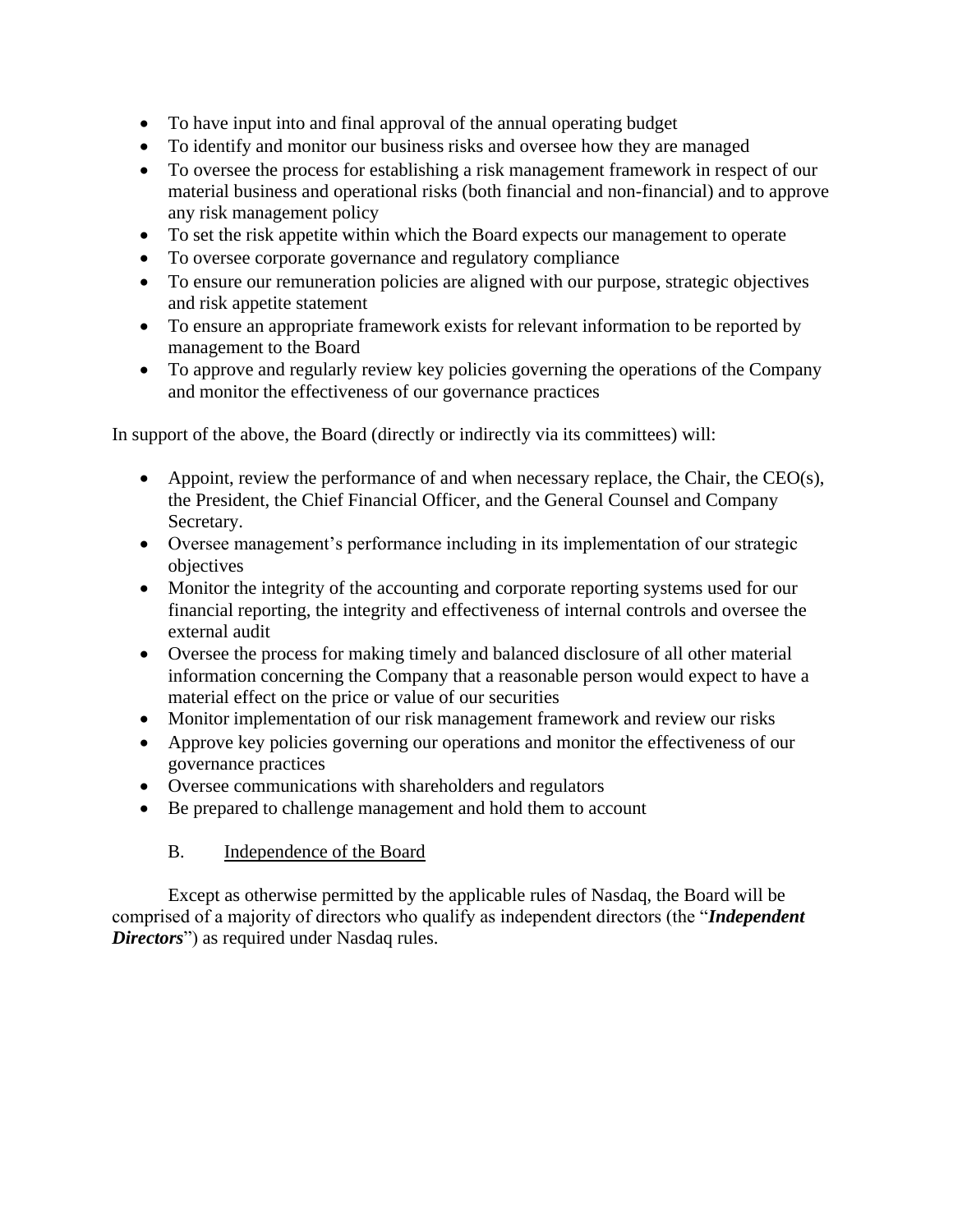### C. Separate Sessions of Independent Directors

The Independent Directors will meet in executive session without non-Independent Directors or management present on a regularly scheduled basis, but no less than twice per year. Each executive session of the Independent Directors will be presided over by the Chair of the Board.

## D. Chair

The Board shall elect one of its members as Chair of the Board and may also determine the period for which the person elected as Chair is to hold that office.

The Chair of the Board is to qualify as an independent director under Nasdaq rules.

If the Board has elected one of its members as Chair, that person is entitled to preside as Chair at a Board meeting. If a Chair of the Board has not been elected or if the Chair of the Board is not present within 15 minutes after the time appointed for the holding of the Board meeting or is unable or unwilling to act for all or any part of the meeting, then the Chair for that Board meeting (or for that part of that meeting) will be chosen in accordance with the Company's Constitution.

The Board may modify its leadership structure in the future as it deems appropriate.

# E. Director Qualification Standards

In evaluating the suitability of individual candidates (both new candidates and current Board members), the Board, in nominating director candidates (and, in the case of vacancies, appointing such candidates), may take into account many factors, including:

- personal and professional integrity, ethics and values;
- experience in corporate management, such as serving as an officer or former officer of a publicly held company;
- strong finance experience;
- relevant social policy concerns;
- experience relevant to our industry;
- experience as a board member or executive officer of another publicly held company;
- relevant academic expertise or other proficiency in an area of our operations;
- diversity of expertise and experience in substantive matters pertaining to our business relative to other board members;
- diversity of background and perspective, including, but not limited to, with respect to age, gender, race, place of residence and specialized experience;
- practical and mature business judgment, including, but not limited to, the ability to make independent analytical inquiries; and
- any other relevant qualifications, attributes or skills.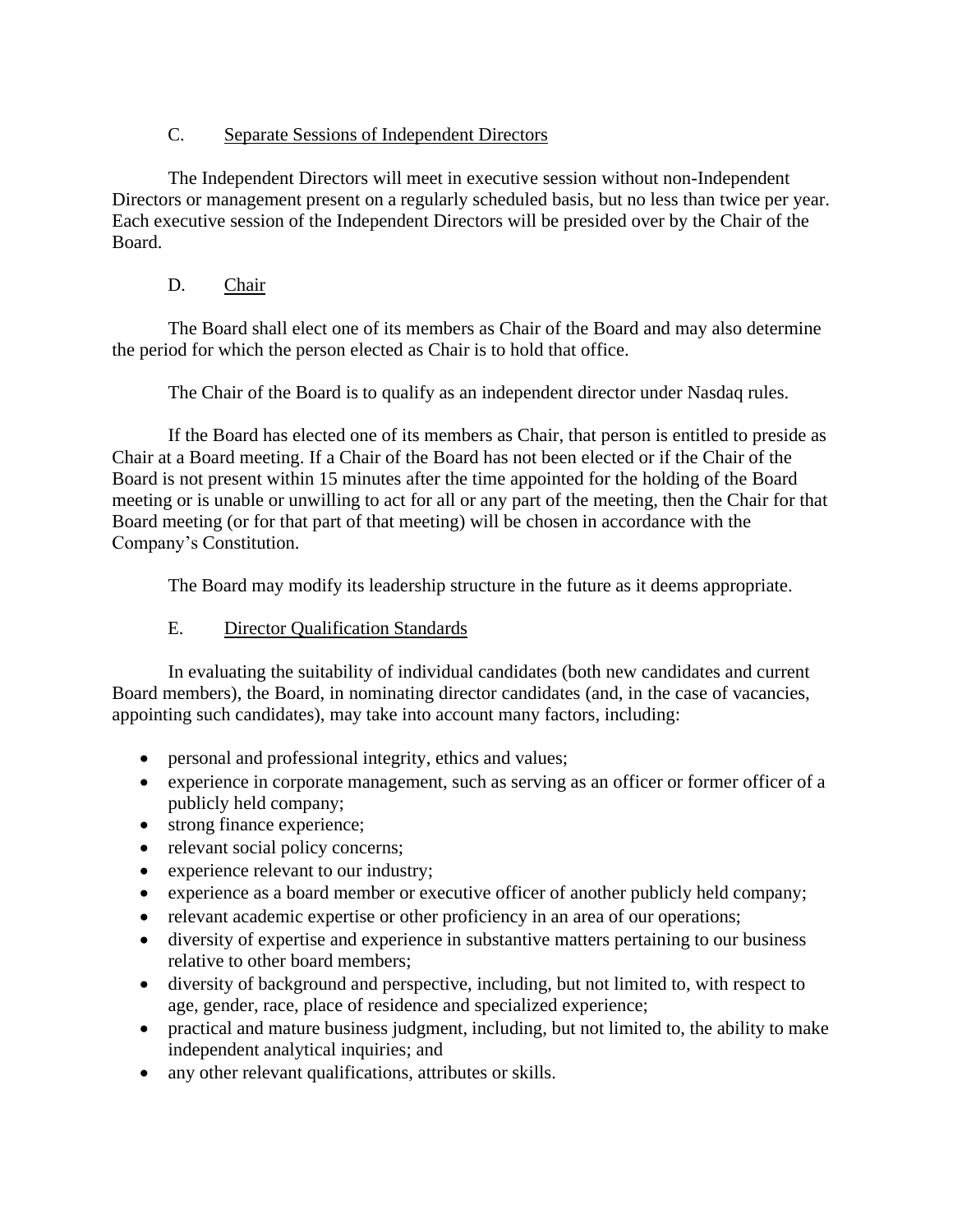The Board evaluates each individual in the context of the Board as a whole, with the objective of assembling a group that can best perpetuate the success of the business and represent shareholder interests through the exercise of sound judgment using its diversity of experience in these various areas. In determining whether to recommend a director for re-election, the Board may also consider the director's past attendance at meetings and participation in and contributions to the activities of the Board.

## F. Selection of New Directors

The Board is responsible for identifying, screening, and recommending candidates to the entire Board or to the shareholders for Board membership. In accordance with the Company's Constitution, directors can be elected by the Board or by the shareholders in a general meeting, provided that the total number of directors does not exceed the maximum number of directors determined in accordance with the Company's Constitution.

# G. Director Orientation and Continuing Education

Management will provide an orientation process for new directors, including background material on the Group and its business. As appropriate, management will provide opportunities for additional educational sessions for directors on matters relevant to the Group and its business.

## H. No Specific Limitation on Other Board Service

The Board does not believe that its members should be prohibited from serving on boards of other organizations and has not adopted any guidelines limiting such activities. However, the Board may take into account the nature of and time involved in a director's service on other boards and/or committees in evaluating the suitability of individual director candidates and current directors.

Prior to accepting any position on the board of directors of any organization, whether forprofit or not-for-profit, current directors should notify the Chair of the Board and the Chief Executive Officer or otherwise make the Company aware of such position. The General Counsel shall review the proposed board membership to ensure compliance with applicable laws and policies.

Service on other boards and/or committees should be consistent with our conflict of interest policies.

I. Directors Who Resign or Materially Change Their Current Positions With Their Own Company or Become Aware of Circumstances that May Adversely Reflect upon the Director or the Company

When a director, including any director who is currently an officer or employee of the Company, resigns or materially changes his or her position with his or her employer or becomes aware of circumstances that may adversely reflect upon the director or the Company, such director should notify the Board of such circumstances. The Board will consider the circumstances, and may in certain cases recommend that the Board request that the director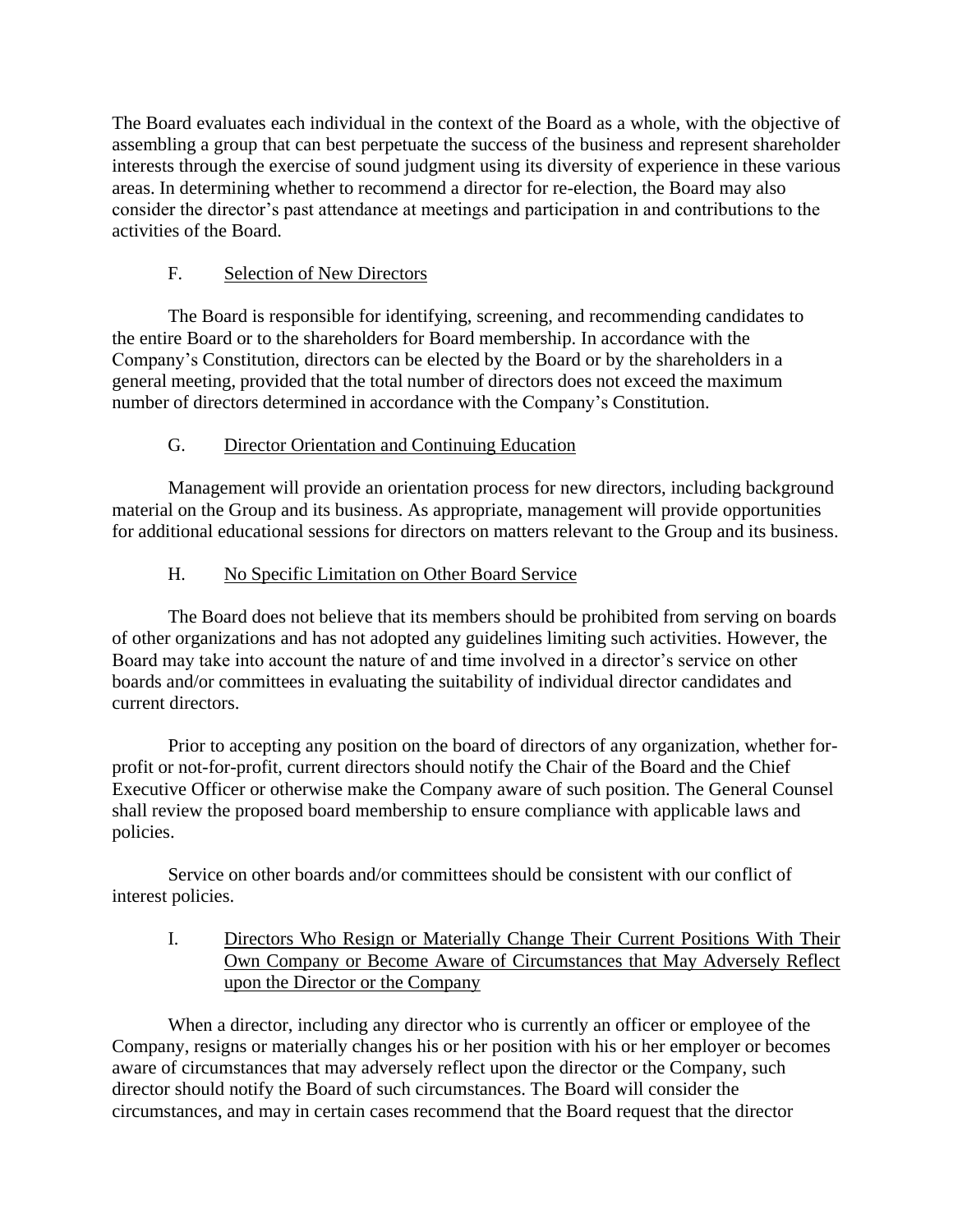submit his or her resignation from the Board if, for example, continuing service on the Board by the individual is not consistent with the criteria deemed necessary for continuing service on the Board.

### J. Term Limits

The Board does not believe it is in the best interests of the Company to establish term limits at this time. Additionally, such term limits may cause us to lose the contribution of directors who have been able to develop, over a period of time, increasing insight into our business and therefore can provide an increasingly significant contribution to the Board.

# K. Director Responsibilities

The business and affairs of the Group will be managed by or under the direction of the Board. Each director is expected to spend the time and effort necessary to properly discharge his or her responsibilities. These include:

- exercising their business judgment in good faith;
- acting in what they reasonably believe to be the best interest of all shareholders;
- becoming and remaining well-informed about our business and operations and general business and economic trends affecting the Company; and
- ensuring that our business is conducted so as to further the long-term interests of our shareholders.

# L. Compensation

The Board believes that director compensation should fairly pay directors for work required in a business of the Company's size and scope, and that compensation should align directors' interests with the long-term interests of our shareholders. The Board will review and set the cash and equity compensation of directors in line with the requirements of the Company's Constitution. Our executive officers shall not receive additional compensation for their service as directors. The aggregate of all directors' fees, superannuation and similar benefits payable to all non-executive directors must not exceed the limit set by the Company's Constitution.

Except as otherwise permitted by the applicable Nasdaq rules, members of the Audit and Risk Committee may not directly or indirectly receive any compensation from the Company other than their directors' compensation, including any compensation for service on and/or chairing committees of the Board and the receipt of equity incentive awards.

# M. Stock Ownership

The Company encourages directors to own shares of the Company's stock. However, the number of shares of the Company's stock owned by any director is a personal decision and, at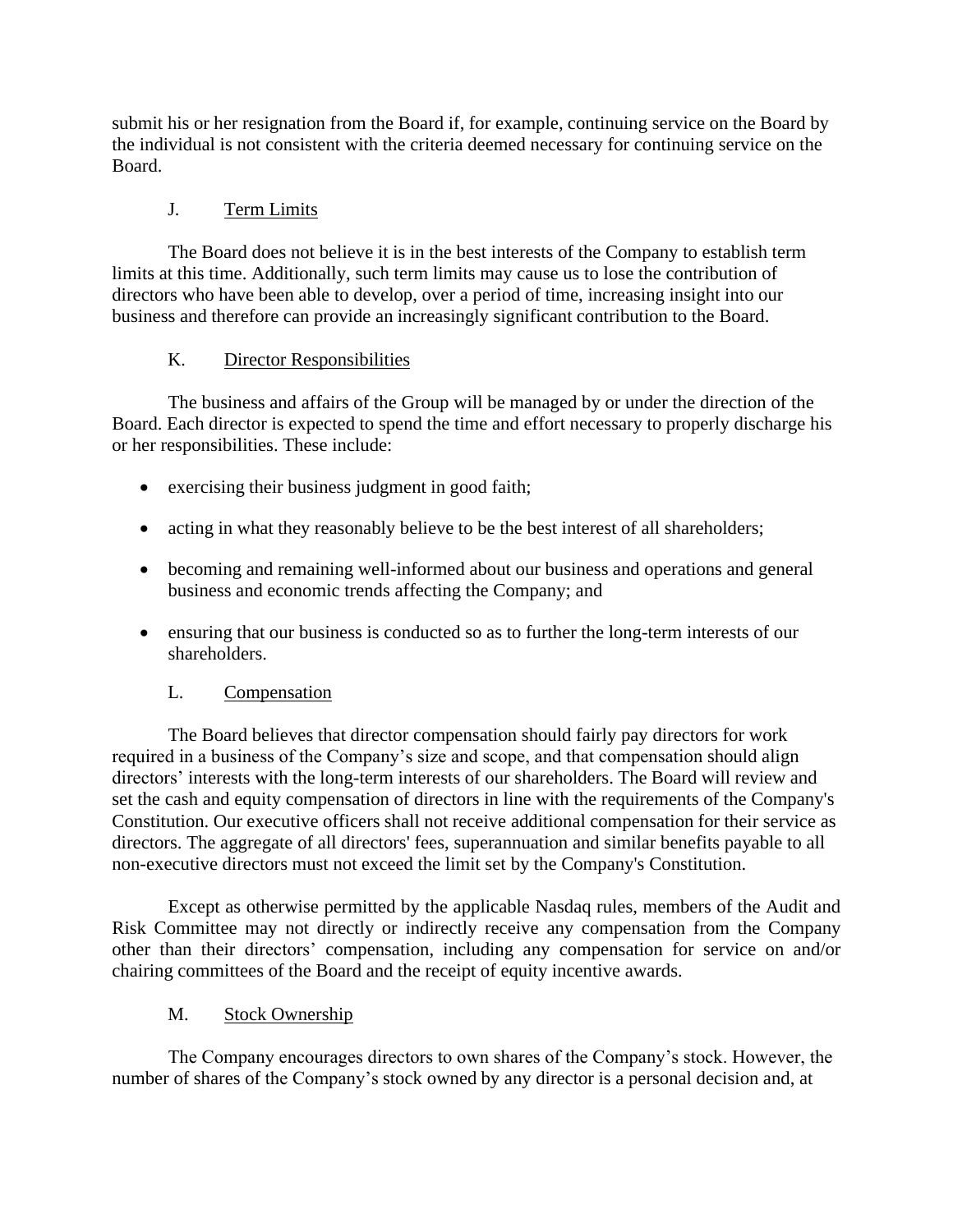this time, the Board has chosen not to adopt a policy requiring ownership by directors of a minimum number of shares.

## N. Conflicts of Interest

Directors are expected to avoid and resolve conflicts of interest in accordance with our Code of Business Conduct and Ethics. If an actual or potential conflict of interest develops, the director should immediately report all facts regarding the matter to the chair of theAudit and Risk Committee.

## O. Board Access to Senior Management

The Board will have complete direct access to the Chief Executive Officer(s), the President, the Chief Financial Officer and the General Counsel and Company Secretary (and to any other staff member through the Chief Executive Officer(s) or President) in order to ensure that directors can ask any questions and receive all information necessary to perform their duties. Directors should exercise judgment to ensure that their contact with management does not distract managers from their jobs or disturb our business operations.

Any meetings or contacts that a director wishes to initiate may be arranged through the Chief Executive Officer, the Chair of the Board, or if none is available or none is appropriate, directly by the director. To the extent appropriate, such contact, if in writing, should be copied to the Chief Executive Officer.

# P. Board Access to Independent Advisors

The Board committees may hire independent advisors as set forth in their applicable charters. The Board as a whole shall have access to such advisors, whether retained by the Company, or directly by the Board, that the Board considers necessary to discharge its responsibilities.

# Q. Board and Committee Self-Evaluation

The Board will oversee a periodic assessment of the Board and its committees.

### R. Deed of Indemnity

Each Director is entitled to a Deed of indemnity, access and insurance, which includes provisions relating to access to Board papers, confidentiality, indemnity by the Company, and the provision of Directors' and Officers' insurance.

### **II. BOARD MEETINGS**

# A. Frequency of Meetings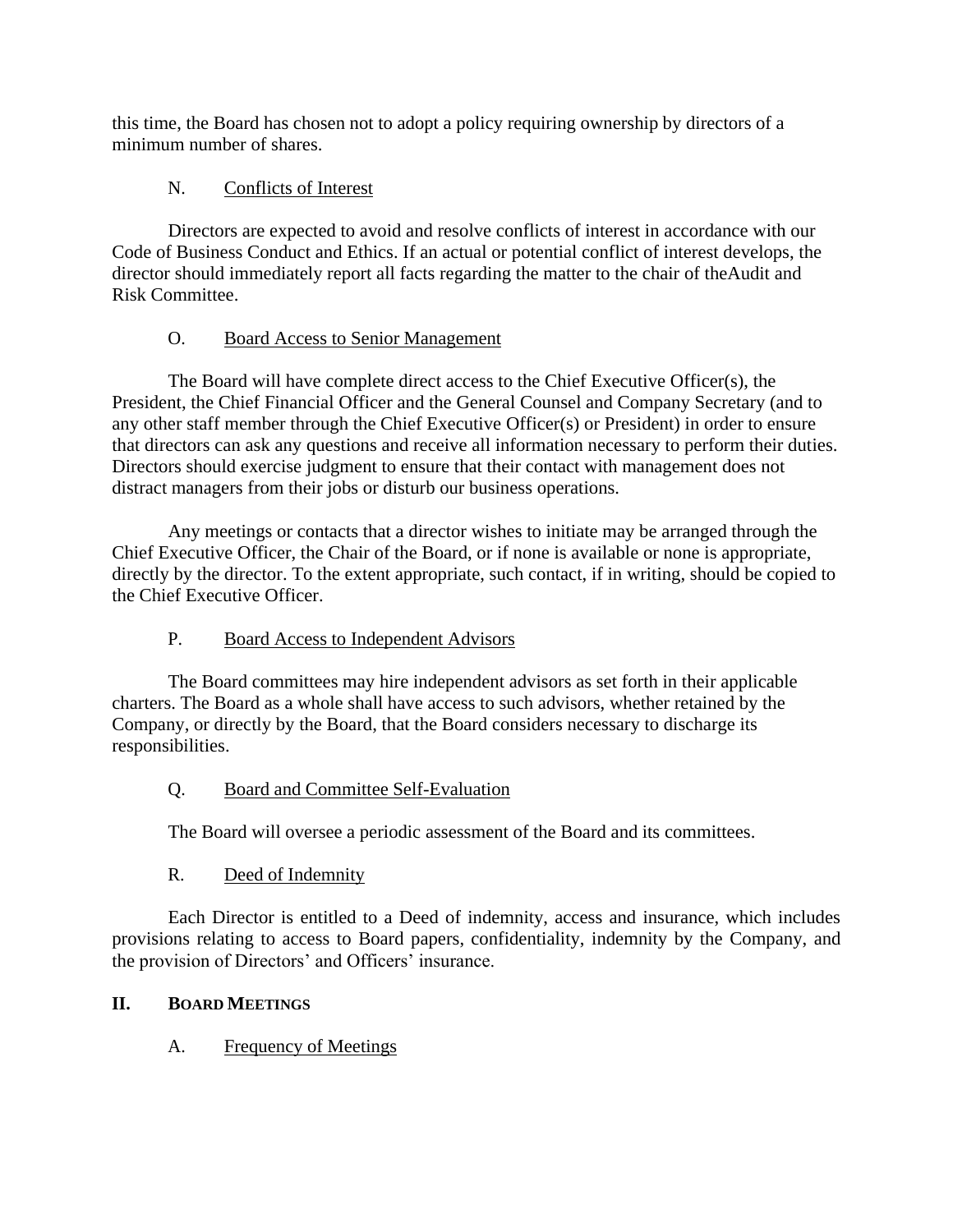The Board will meet at least four (4) times annually. In addition, special meetings may be called from time to time as determined by the needs of the business.

### B. Director Attendance

A director is expected to spend the time and effort necessary to properly discharge his or her responsibilities. Accordingly, a director is expected to regularly prepare for and attend meetings of the Board and all committees on which the director sits (including separate meetings of the Independent Directors), with the understanding that, on occasion, a director may be unable to attend a meeting. A director who is unable to attend a meeting is expected to notify the Chair of the Board or the Chair of the appropriate committee in advance of such meeting, and, whenever possible, participate in such meeting via teleconference.

## C. Attendance of Non-Directors

The Board encourages the Chair of the Board or of any committee to invite Company management and outside advisors or consultants from time to time to participate in Board and/or committee meetings to (i) provide insight into items being discussed by the Board that involve the manager, advisor or consultant, (ii) make presentations to the Board on matters that involve the manager, advisor or consultant, and (iii) bring managers with high potential into contact with the Board. Attendance of non-directors at Board meetings is at the discretion of the Board.

## D. Advance Receipt of Meeting Materials

Information regarding the topics to be considered at a meeting is essential to the Board's understanding of the business and the preparation of the directors for a productive meeting. To the extent feasible, the meeting agenda and any written materials relating to each Board meeting will be distributed to the directors sufficiently in advance of each meeting to allow for meaningful review of such agenda and materials by the directors. Directors are expected to have reviewed and be prepared to discuss all materials distributed in advance of any meeting.

### **III. COMMITTEE MATTERS**

The Board currently has one committee: the Audit and Risk Committee. The Audit and Risk Committee, and any other standing committee of the Board that the Board may establish, will perform its duties as assigned by the Board in compliance with the Company's Constitution and the committee's charter. It is the responsibility of the directors to attend the meetings of the committees on which they serve.

### **IV. SUCCESSION PLANNING**

The Board (or a committee delegated by the Board) will work on a periodic basis with the Chief Executive Officer to evaluate the Company's succession plans for the Chief Executive Officer and other executive officers, including an emergency succession plan for the Chief Executive Officer.